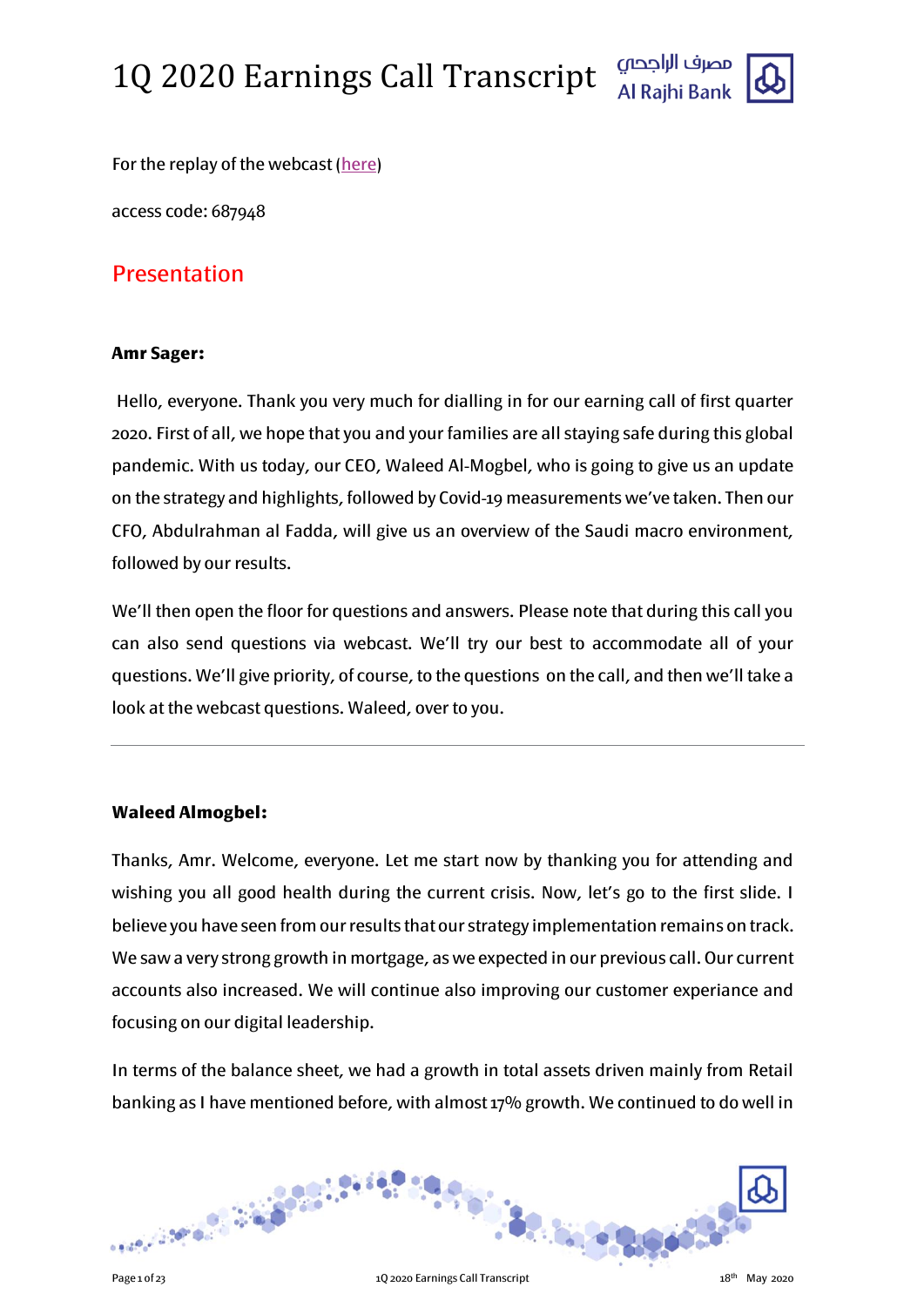

non-profit bearing deposits, we stand at almost 94%. We have also a very strong liquidity ratio, long deposit ratio, at 82%. LCR at 177%. In terms of performance, we are down this quarter by almost 6.8% YoY in net income before Zakat. However, if you look at our operating income, it has increased by almost 7% year on year.

The main reason for the decrease in our net income, is deferring instalments for the health care staff and also the MSME sector. Also, considering the current situation, we have increased our net provision by almost 80%, to reflect the current environment. Therefore, our costs of risk reached 1.05% for this year. The NPL is at 1.07% mainly driven by an increase in Corporate NPL.

The next slide, in terms of the strategic overview, we have been running our 2020 strategy. I would like to go through the key highlights of this strategy. As you can see from the slide, we continue to do very well in mortgage. We grew almost 77% year on year. And our book stands at 65 billion, which is roughly 33% of our retail portfolio and 25% of the total financing book. Given the current macroenvironment and the government initiatives to defer some instalments, margin has decreased by almost 17 bps year on year and stands now at 5.00%.

We have also increased our market share of point-of-sale for digital leadership and we have reached now almost 27% market share. Number of active digital customers also continues to do very well. We have now almost six million active digital users and now we are getting more than 70% of all new opened current accounts on digital channels. And on the execution excellent, we continue to focus on automation and robotics. Last quarter we had completed migrating to our new tier four data centre.

As you can see, the kind of volume that we are processing currently has increased the average volume from 230 million in 2019 to above 250 million in 2020, which is almost an 11% increase. If I take you to the next slide, which will give you a summary of the action taken during this crisis. It is our responsibility to support the community during this challenging environment. Our focus remains the safety of our employees and customers.

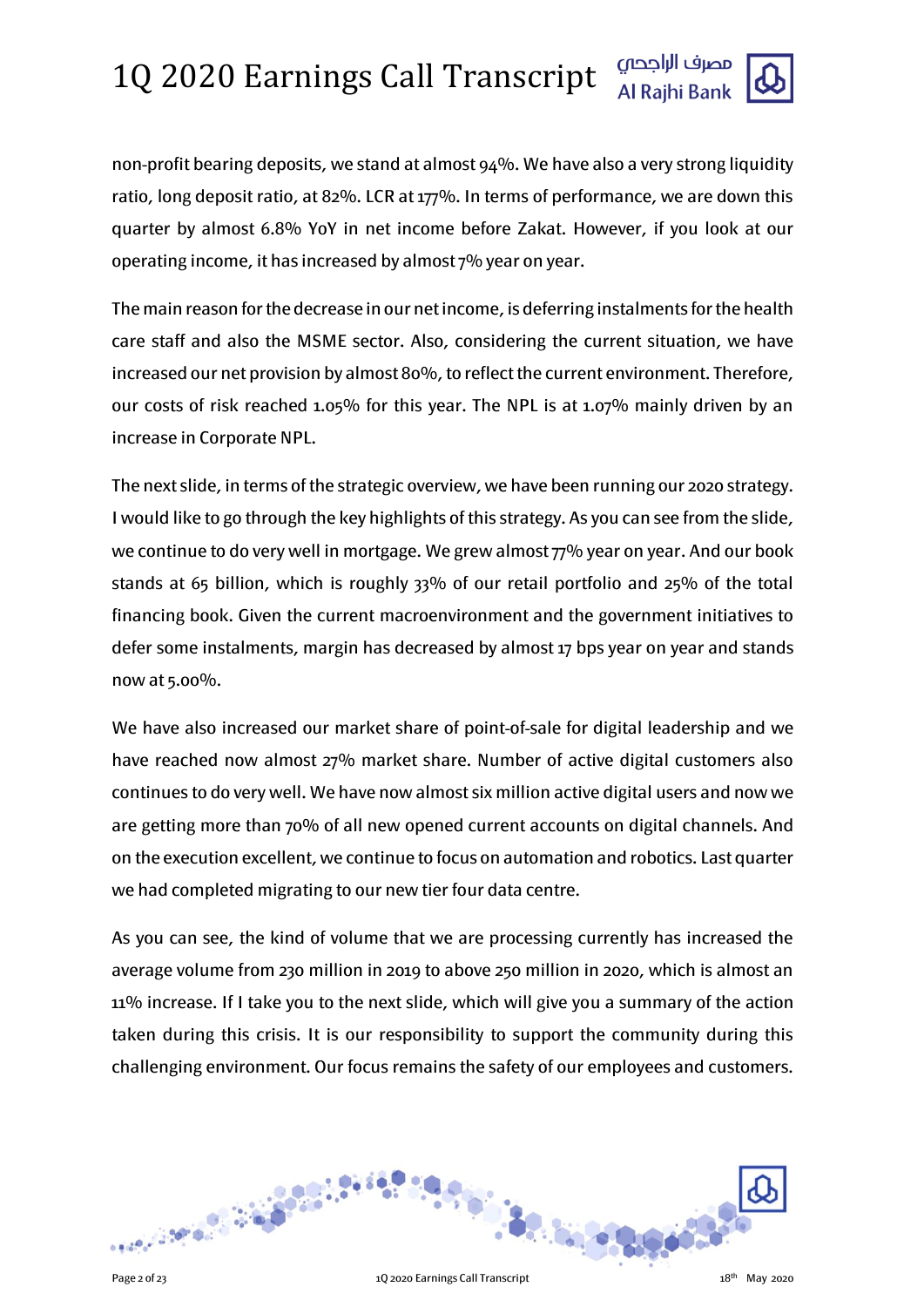

60% of our staff are working from home and we have also limited physical meetings and also promoted social distancing.

Also, we initiated sanitisation to all our branches and our head office and the operations centre. As for customers, we deferred the instalments payment for the impacted sector, also we have waived all digital and financing fees. As a part of our digital leadership we have encouraged customers to stay home, stay safe, and use our digital channels. We have seen as a result, digital transactions increase over 50%. We are proud to have contributed to the community by donating almost 50 million.

This crisis, is considered as a real test of the readiness of our business continuity command centre, which has demonstrated its strength. We will continue to develop it in order for us to become more resilient for any future crises. Now, I would to pass over to Abdulrahman, our CFO, to give an update on the financial performance for the quarter.

#### **Abdulrahman Alfadda**

Thank you, Waleed. Good afternoon, ladies and gentlemen. Thank you for joining our earning call for Q1 2020. I will start with the macro outlook. From our perspective, we have seen a mixed bag of challenges impacting the Saudi economy in 2020. I'm sure that you guys are aware of the Covid-19 impact, lower oil price and also lower oil production that is impacting the Saudi economy. Those events have created a simultaneous supply and demand shock and our economists project the 2020 GDP to contract by 4.5% and the budget deficit to be around SAR 350 billion.

Government has taken measures to combat the impact from the lower oil prices through a rationalisation of the government spending that has been communicated recently. Also, raising the VAT, the cost of living allowance removal. Those steps are intended to address

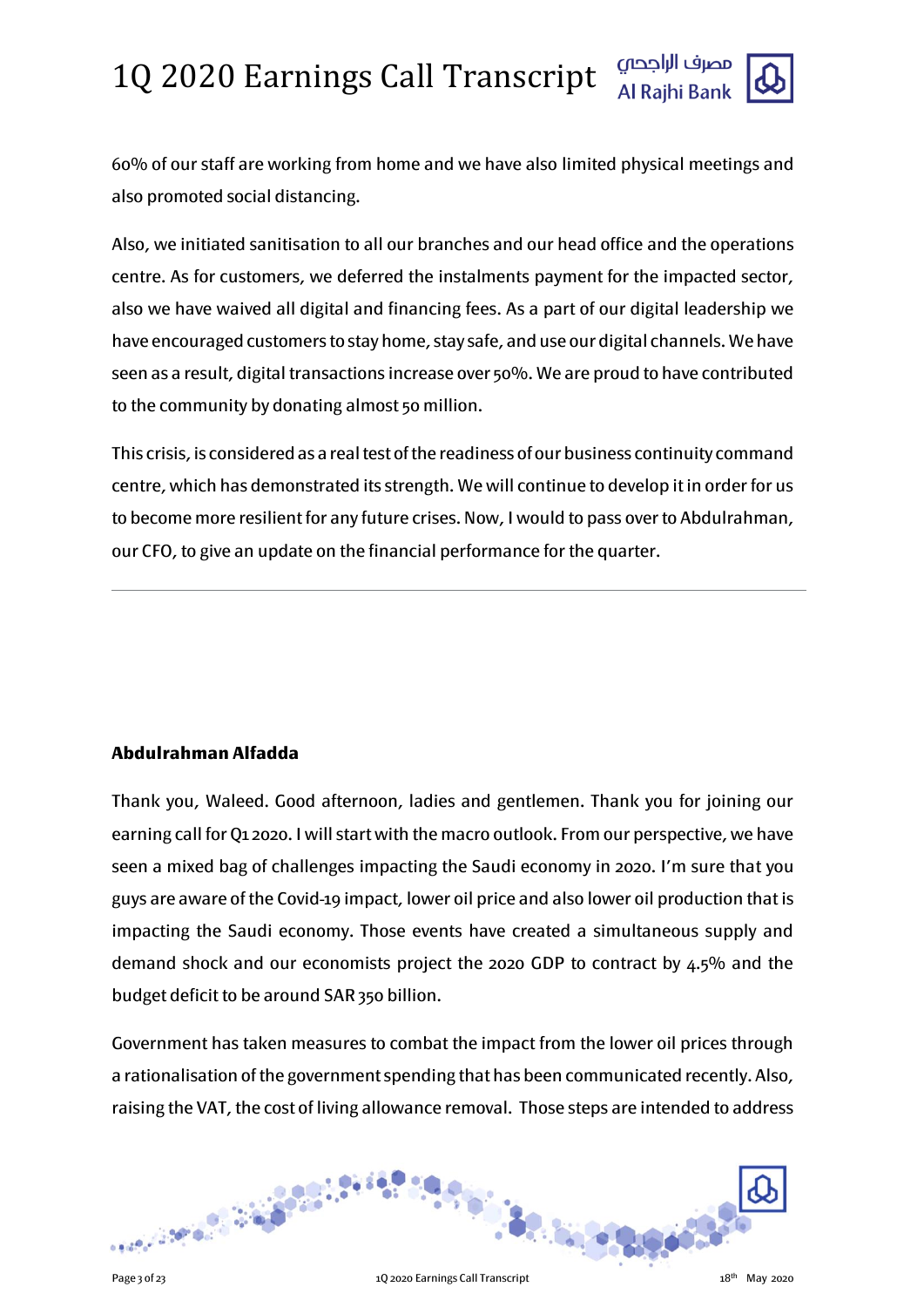

the fiscal deficit for the government. In addition, there has been a lot of stimulus that has been announced by several government entities.

On the outlook, we've seen a lot of uncertainties and we'll be refining our forecast in the next part of the year. Moving on, this is a snapshot of the government stimulus package that has been highlighted. Around SAR +200 billion, close to 8% of GDP that has been communicated by various government entities. Those measures can be classified into several parts.

A, payment deferral programmes that have been announced. B, fee waivers and some of the delays on registration on payments. C, subsidising some of the private sector salaries, or subsidising the utility bills. D, increase the debt-to-GDP ceiling to 50%. And, finally, accelerate the private sector payments. So these are the stimulus package that has been announced. And we would be happy to discuss it in further detail if you guys are interested later on. However, we believe that those measures will help the private sector and the householders to better be able to manage the impact that we've seen.

On the financial result, I know that we have been receiving alot of questions regarding the modification impact or the payment deferral that we have announced. This is what Waleed has discussed earlier.

In Q1, we have deferred six-month payments of the MSME customer whereby the net impact of that is close to SAR  $-77$  million. In addition, we have postponed three-month payments for the public and private medical sector employees. The impact is a SAR -244 million. Subsequently, we've taken close to SAR 1.75 billion of free deposits from SAMA. The impact for that is SAR 125 million.

Those adjustments have resulted in a net NPV modification loss that we have taken in Q1 by SAR 195 million, as a part of the yield income. As you can see over here, the impact on the modification loss on the NIM, which is around 24 basis points in Q1, SAR 195 million on the net income, plus 220 basis points in the cost to income ratio.

on the balance sheet side we grow our balance sheet by 8% year on year, mainly driven by the growth on the financing portfolio, which we grow 11% year on year.

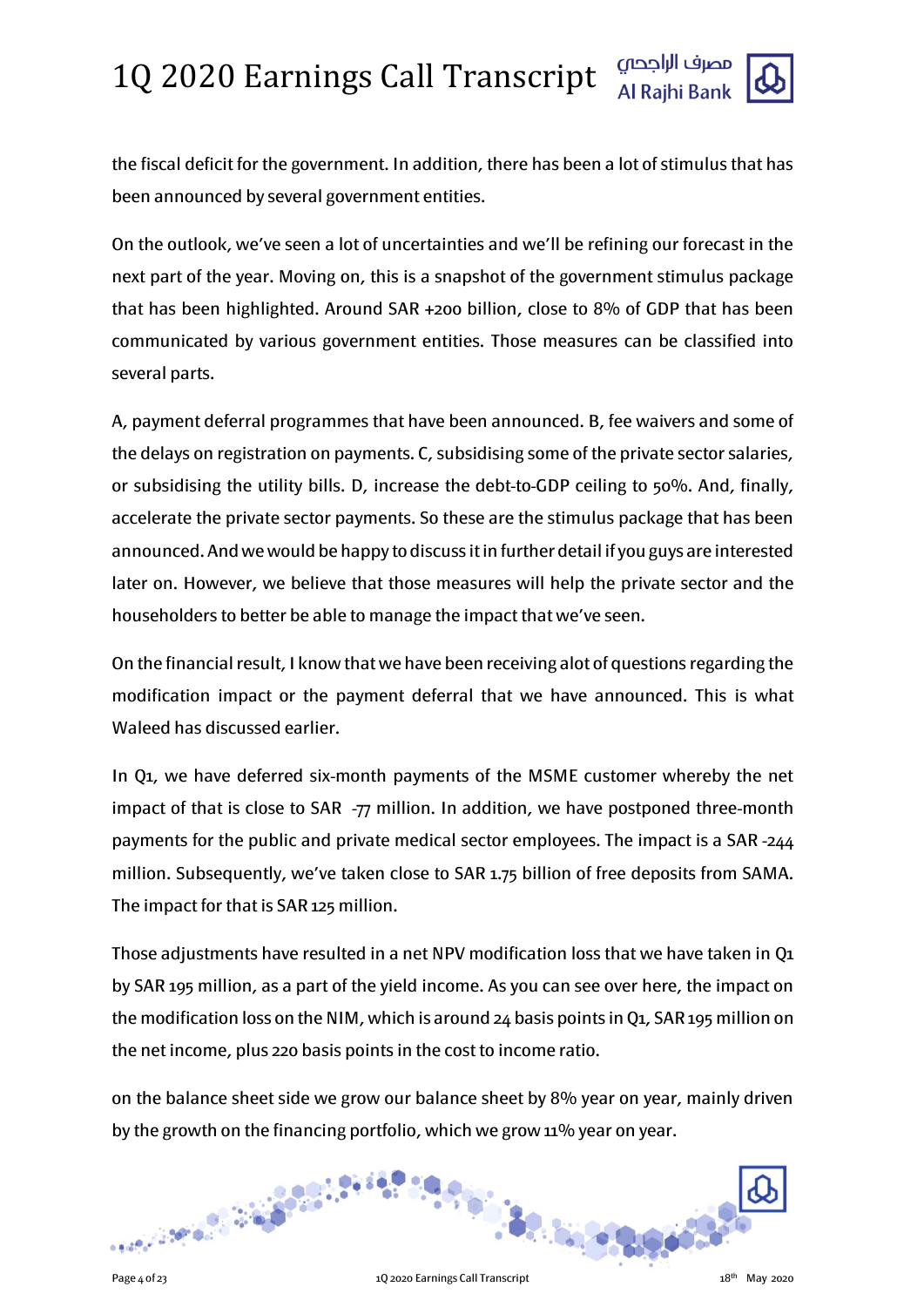

Customer deposits, we have grown 8% and I think we are quite happy about the result and we're looking forward, over the coming period to further grow our market share. Digging deep on the balance sheet, 11% increase on the financing portfolio is mainly coming from retail financing, which we have grown by close to SAR 27 billion.

Mortgage, as Waleed mentioned, we have grown 77% year on year, close to 19% quarter to quarter. Current accounts, we've grown close to SAR 14 billion, which is 5% year on year. On the net income side, our net income was down by 7%, mainly driven by the higher operating expense by 16% and the higher provision by 78%. However, we delivered YoY yield income growth, despite the modification loss, close to  $4\%$  higher, also non-yield income of close to around 23% year on year.

On the operating income side a 7% growth, and fee income growth that we have seen around 31%, the reason for that is on the digital and payment, which is considered to be our strategical focus for 2020 and beyond. Net profit margin has decreased by 24 basis points, due to the modification loss. If you had removed it, actually it went up to 5.24%. In a nutshell, we managed to pick up, despite the modification loss, two basis points QoQ. And the reason behind that is the same reason that we've been communicating over the last couple of years, which is on the mix change and the focus on mortgage financing.

On the expense side, around 16% higher year on year. Cost to income ratios around 32.6%. The main increase on the operating expense is due to upgrading our IT and digital infrastructure and also we've taken a small operating expense in Q1 related to Covid-19 related expenses.

Moving on, on the asset quality, as Waleed mentioned, we've increased our provision by 78% to reach SAR 693 million net in Q1. NPL ratios around 107 basis points. Retail is almost flat, in the range of 30 bps. Nevertheless, corporate, we've seen a pick-up in the corporate NPL. The main reason is that we've seen few names in our corporate book that are experiencing some cash flow squeeze, which we moved to stage three and they were in stage two previously.

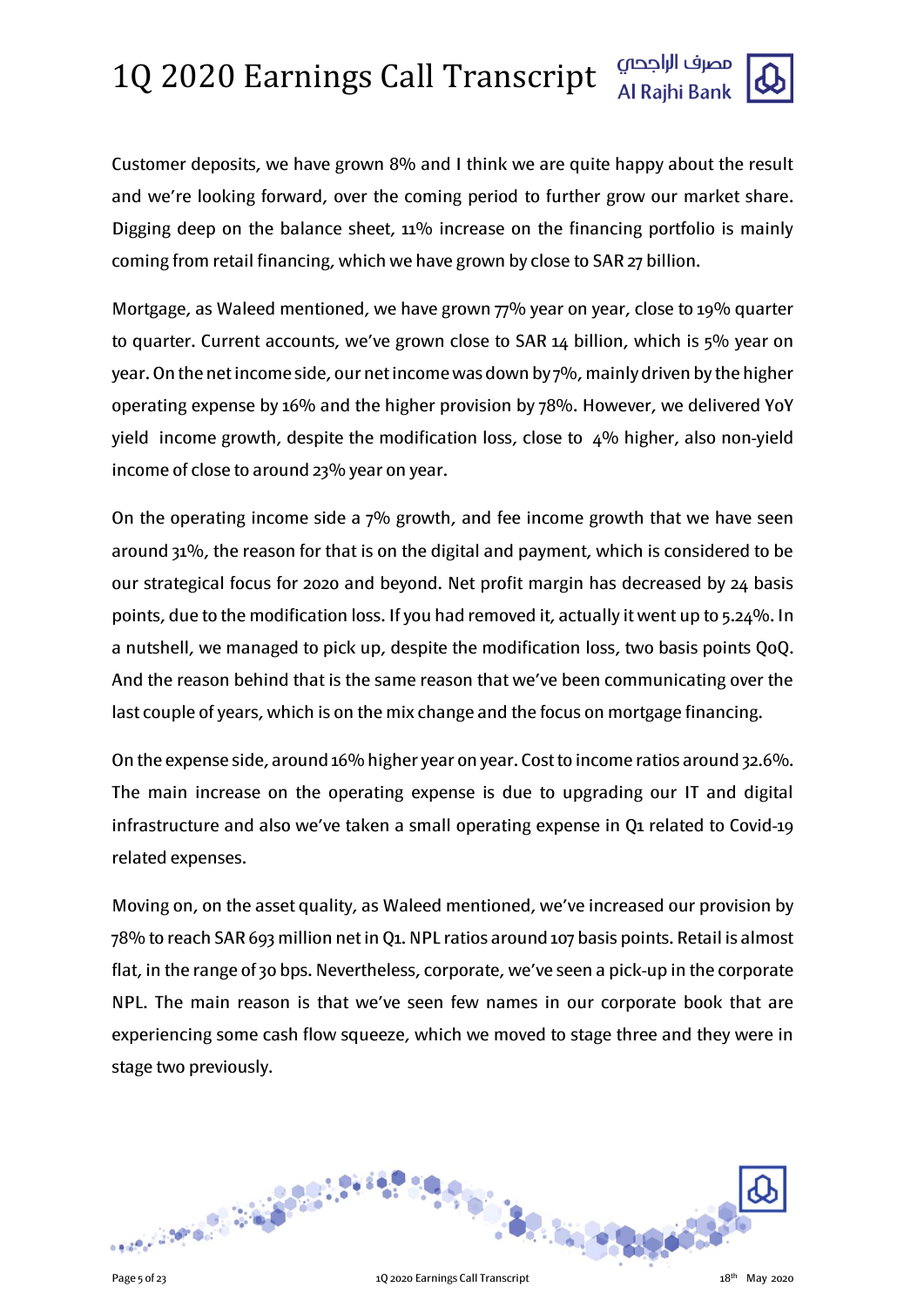Our NPL coverage stands at around 253%, well ahead of comparable industry averages, as of the end of 2019. Cost of risk stands at around 105 basis points, which is in line of Q4 and 41 bp higher than Q1 last year. We would like to also highlight that 96% of our financing portfolio is stage one. And if you look at the stage coverage, in stage one we're at around 0.9%. Stage two at 29%, stage three at 91%, well ahead of the industry, which is a very comfortable position to manage any unforeseeable challenges that we might see going forward. Also we'd like to highlight the gross charge, we have taken SAR 933 million in Q1. Out of that we have taken SAR 313 million as a management overlay related to the Covid-19 expected losses. Around SAR 180 million is for retail, SAR 132 million for corporate as a gross provision.

On the liquidity side, loan to deposit ratio still healthy at around 82%, far away from the SAMA cap limit of 90%. Liquidity ratios are very healthy, LCR 177%, NSFR 127%. Also from our perspective we've seen our liquidity position is stable. We're monitoring the position on a day-to-day basis and it's not like what we've seen in 2016. Bottom line for liquidity is a very comfortable position at the time being.

On the capital side, our shareholder equity went down by close to SAR 1.2 billion compared to the same period last year, mainly due to the dividend payments that we have paid for 2019 period. Our tier I is around 17.6%. CAR is around 18.6%. Again, the reason is due to the increase in the credit risk RWA, which is related to the financing growth that we have seen. ROE, we have highlighted before the modification loss and after the modification loss, ROE stands at around 18.36%. And ROA at around 2.49%.

We've been receiving a lot of questions in terms of what is our plan short-term and medium-term. And from our perspective we believe that we are having a lot of challenges, whether it be the Covid-19 impact, whether it be the rate environment, whether it be the oil prices. Now that will lead to multiple pillars of challenges that we have seen, growth forecast, asset quality, liquidity, and finally the profitability.

However, what we have done as a management team, we've basically set a plan to manage all those challenges. We have developed a lot of task forces, managing each pillar

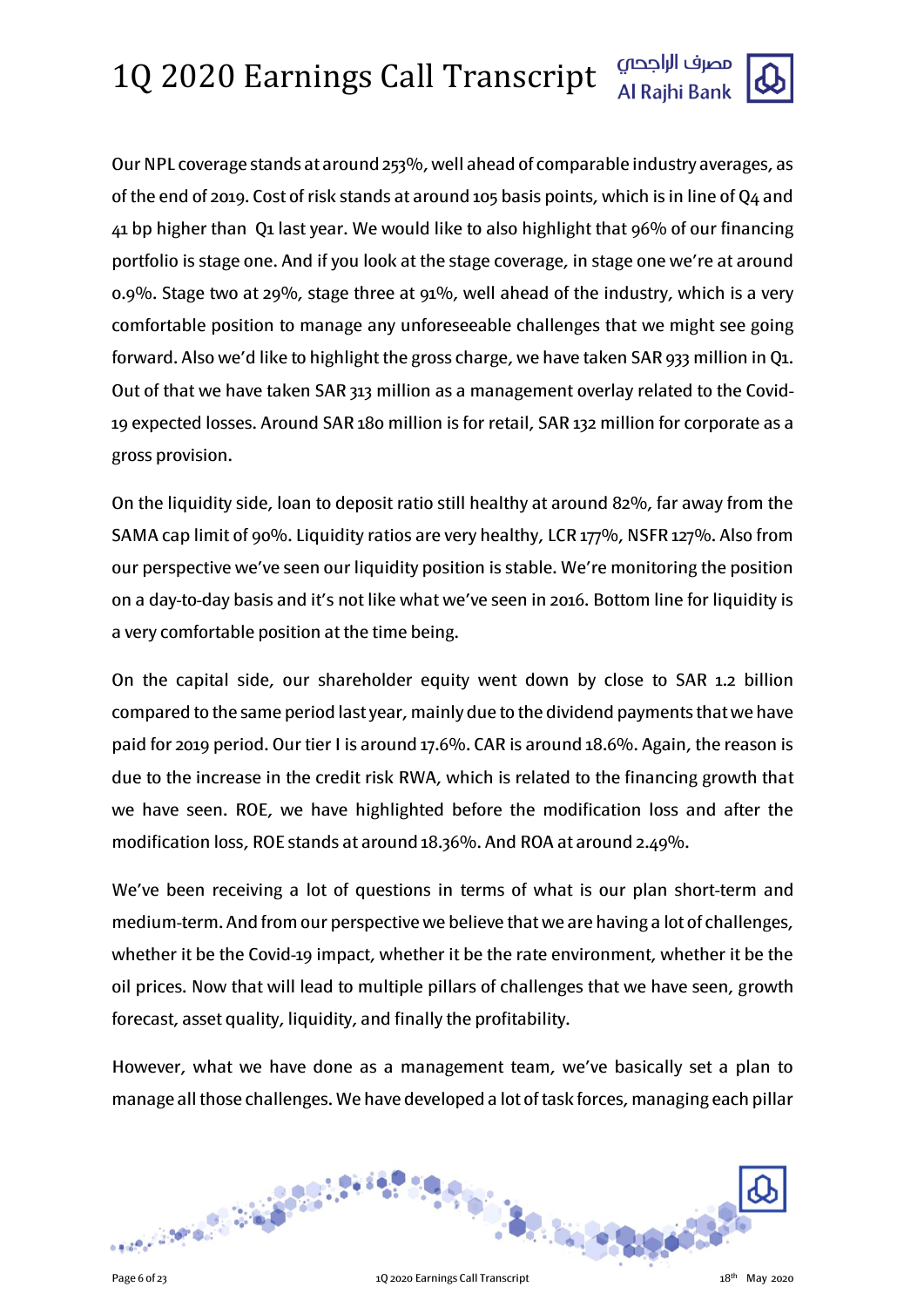

of those challenges that we have seen to be able to manage the current challenges. However, on a high level, if I could highlight from the growth forecast, mortgage is a growth story for us over the last few years. We're leveraging from the success story that we've built up and we'll continue to leverage from that.

On the asset quality, from our perspective, the core portfolio is a low risk, mainly salaryassigned retail portfolio. Nevertheless, we are monitoring our corporate exposure and SME exposure and leveraging from the SAMA and government stimulus package and monitoring exposure efficiently. Liquidity, 94% of our customer deposits are current account. Nevertheless, we're monitoring the liquidity position on a day-to-day basis and taking any prudent actions.

Finally, on the profitability side, we're focusing on changing the mix of the portfolio. That will help us improve the return and also focusing on the key strategical items of our ABCDE strategy and one of the main pillars is the digital and the payment leadership.

Now, although there are a lot of significant uncertainties and challenges that we have seen that make it somehow difficult for us to provide an accurate guidance, however, I'll try to provide some kind of, sort of an indication, which I'm sure that you have seen we have widened the range.

But nevertheless, as the picture becomes more clearer and when we come to the second quarter, we'll be refining those guidance accordingly. So I'll start with the financing. We are upgrading our financing growth for 2020 to be high-single digit growth. I think you've seen our year to date growth in the financing portfolio is close to around 5%.

We believe still there will be a demand, mainly on the retail and specifically on the mortgage. And that's why we believe that there is a good opportunity for us to grow. On the net profit margin, we are downgrading our guidance to -45 to -25 basis points. The reason behind the reduction on the guidance is basically to take into consideration the Fed rate cut and basically SAMA follow through. Q1 last year, the average SAIBOR was 294bps; Q1 this year, average three-month SAIBOR is at 187bps

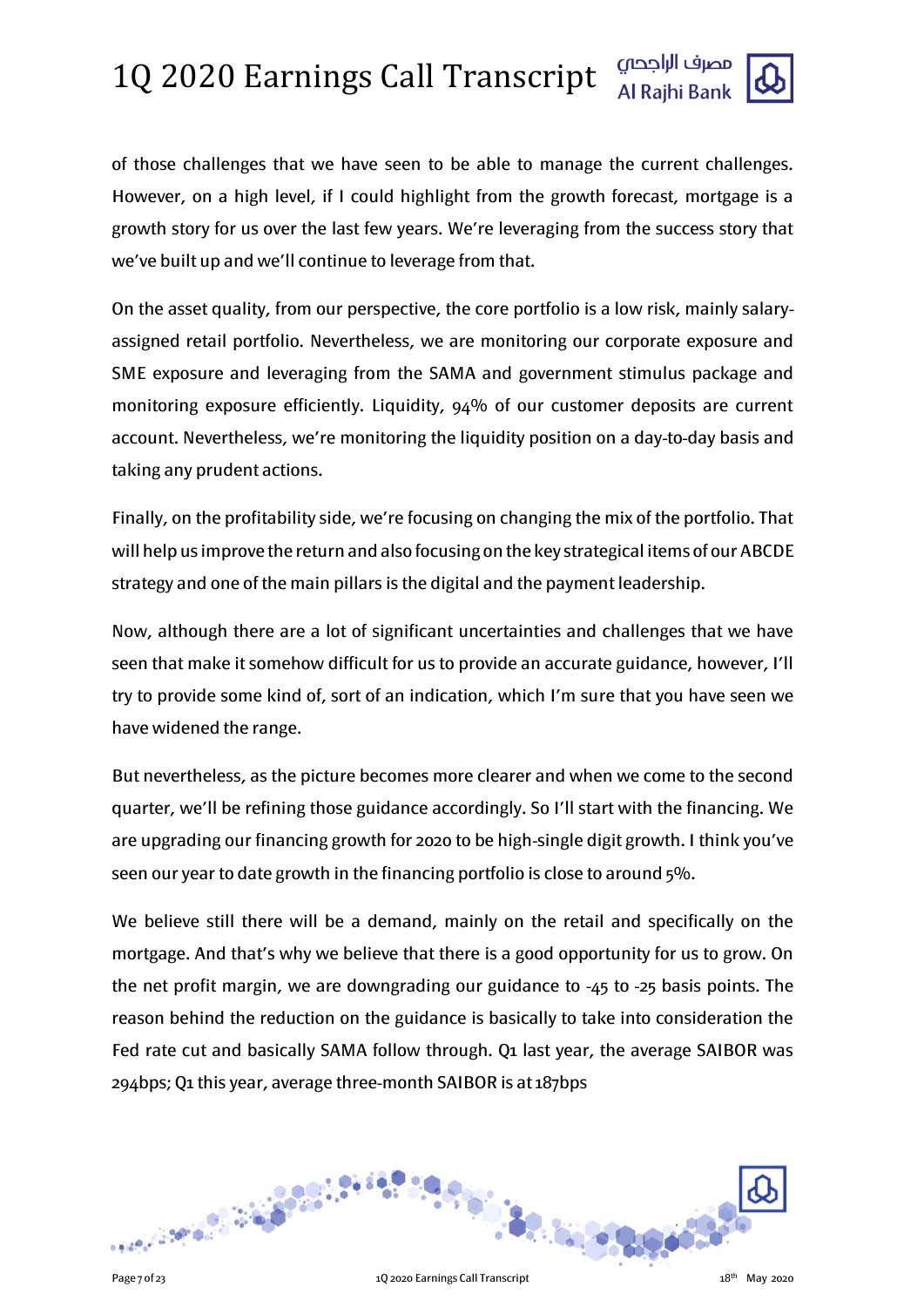

So we have a contraction of 107 bps on the three-month SAIBOR. In full year 2019, average SAIBOR was 264bps; our forecast for the SAIBOR this year is around 105 bps, so close to 160 basis points lower on the SAIBOR. That will have an impact on our corporate and treasury portfolio, especially the floating. That's one. The other reason is as we've mentioned, we have waived the processing fees for the retail loan.

And that will have an impact, and those fees are amortised as a part of the yield income and that has an impact into the NIM guidance for 2020. Our cost to income ratio, we've downgraded our guidance to below 33%. Cost of risk, we've downgraded our guidance to 80 - 100 bps. And the rest is on the capital adequacy and ROE. Finally, I would just like to conclude that, again, these are our best estimates at the time being, from the limited information that we have, and we will be refining as and when we are going on the remaining of the year. Thank you very much for listening and I wish you all the best.

#### **Operator:**

Ladies and gentlemen, to ask a question please press star followed by one on your telephone keypad. Alternatively, for those connected online, please type your question into the At box. The next question we have today comes from Naresh Bilandani from JP Morgan. Naresh, your line is now open.

**Naresh Bilandani:** Yes, hi, thank you very much. It's Naresh Bilandani from JP Morgan. A bunch of questions, please. And thank you very much for the detailed presentation. Much appreciated. My first question is can you please share some thoughts on the pricing of mortgages in the current environment? How much do you think that the pricing can potentially correct, because it's not directly related to the rates and SIBOR? Can you share some thoughts on how much lower can it go from here?

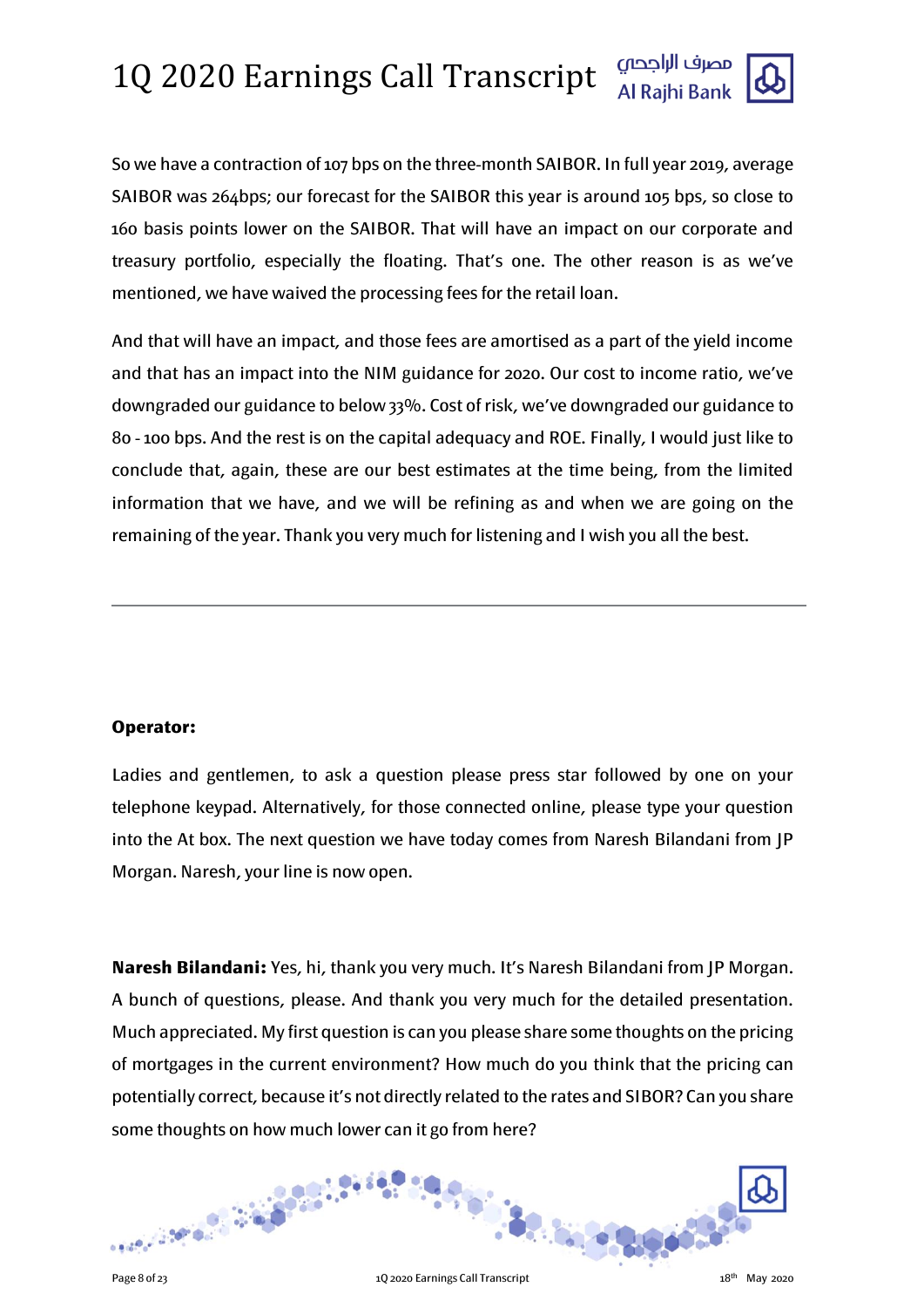And do you see any risk of regulatory interference into pricing of these mortgages, especially retrospectively on the existing mortgages? So that would be my first question. My second question is on the cost of risk. With the fact that we are seeing critical consolidation in the system, we've seen the reduction in the cost of living allowances. Do you foresee the need for taking any higher provision under IFRS 9, because these changes may have some impact on the debt burden ratios for the households?

So any thoughts you can share on that, that would be helpful. The third question is of course on the dividends. We are entering into a period when Saudi banks start planning their interim dividends, so any thoughts you can share on that, that would be super appreciated. Thank you.

**Abdulrahman Al Fadda:** Thank you Naresh for the questions. I'll start with answering on the mortgage pricing. I just want to clarify, I don't think it's a bit correlated that much to the SAIBOR rate. It's more of supply and demand and I think it's a market share play, From, what we have seenSo far We haven't seen that much of the margin contraction YTD. Honestly, I don't see that much of, big pricing compression in the remainder of the year. As far as any regulatory changes, it's unlikely to see it at the time being on the mortgage pricing.

On the third question, Naresh, we have a set of financial KPIs in terms of the results and we have not changed any dividend policy at the time being. It's too early for us to decide what's going to happen, but at the time being our dividend policy is still intact. Maybe if you can repeat your second question related to the cost of risk.

**Naresh Bilandani:** Yes, sure, Abdulrahman. So I just wanted to check, because we've seen some book consolidation announcements recently with regards to cancellation of the cost of living allowances. So these will certainly have some kind of impact on the debt burden ratios. Do you think that because debt burden ratios can come under a bit of a stress you will potentially need to take some extra provisions under IFRS 9?

**Carlo Carlo Carlos** 

32.50 - 8.9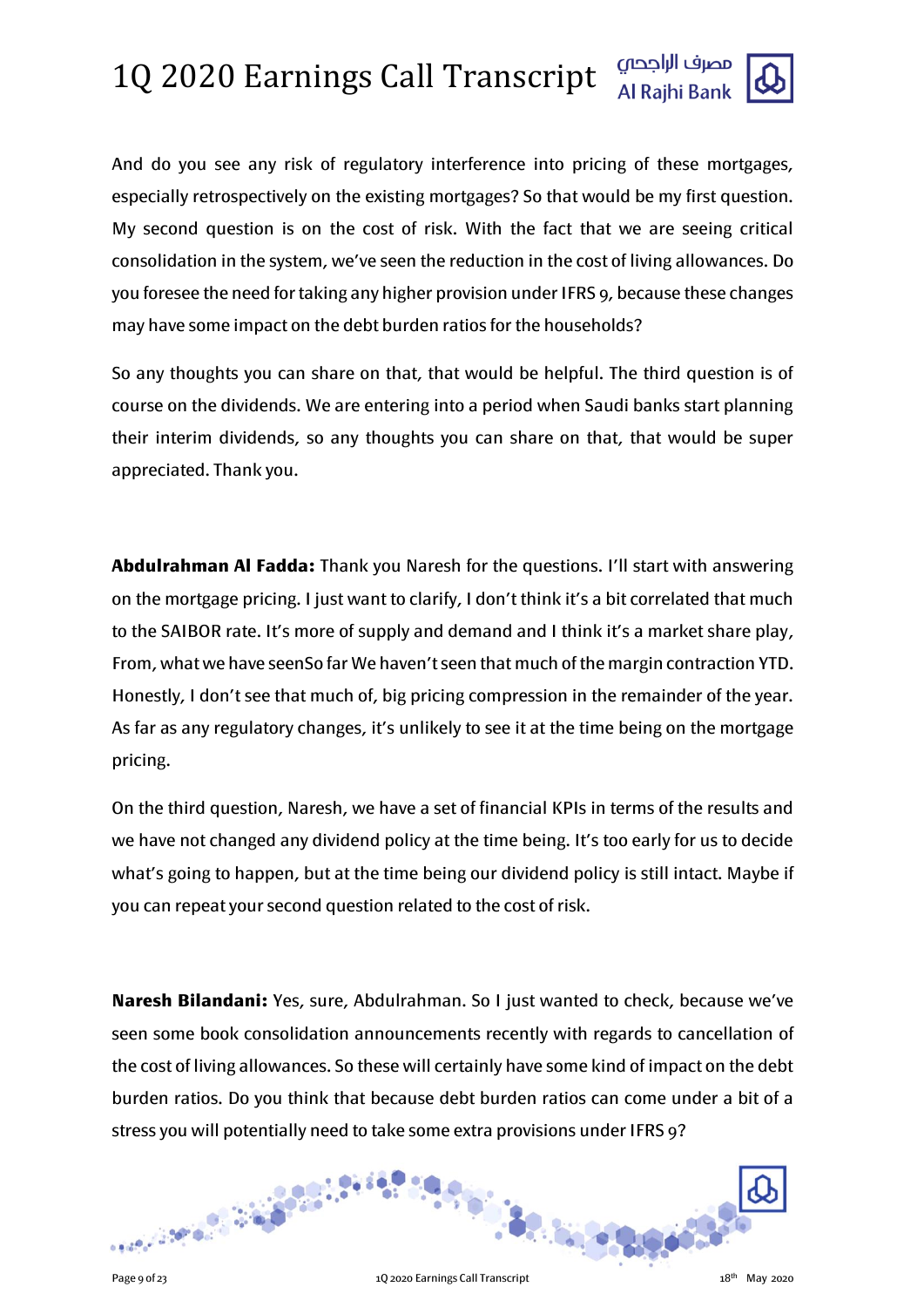

**Abdulrahman Al Fadda:** Thank you, very good question. Let me clarify. The cost of living allowance is not part of our global DBR calculation. So there's nothing that has to do with it. It has nothing to do with our DBR, at the time being no change.

**Naresh Bilandani:** Okay, understood. Maybe just very quick, two follow-up questions. First of all, so if you think that the mortgage pricing is likely to be sticky, then your guidance of 25 to 45 basis points decline I assume is largely building in the impact of the modification into the margin. Am I right on that term, and on the reduction in the yield on the balance 25% of your corporate loan book, which is linked to the SIBOR? Is that a fair understanding?

**Abdulrahman Al Fadda:** Let me give you the waterfall of where our guidance is coming from. The 24 basis points that I've highlighted in Q1, that will lead to around close to 6 basis points on an annualised basis. The waiver of the processing fees that we have highlighted at the beginning of the presentation, that is around 10 to 15 basis points. The impact on the 160 basis points SIBOR reduction on a year to year basis, is close to around 45 to 55 basis points.

Those are without taking any management action, and if you're taking the mix change by the management and putting the mortgage and the retail, which have yield pick up of 20 to 30 basis points, we're driving our NIM guidance of -45 to -25 basis points for 2020.

**Naresh Bilandani:** Got it, okay. Thank you. And I promise this is going to be my final question. Now, since we are already late into the second quarter of this year, can you just guide on what have been the trends in the business volume, in say, the second quarter to date? What you see from the SAMA data that the liquidity metrics and the deposit volumes have been more or less okay, plus any broad comments that you can share on the loan growth in the margins, that you've only seen in the second quarter to date?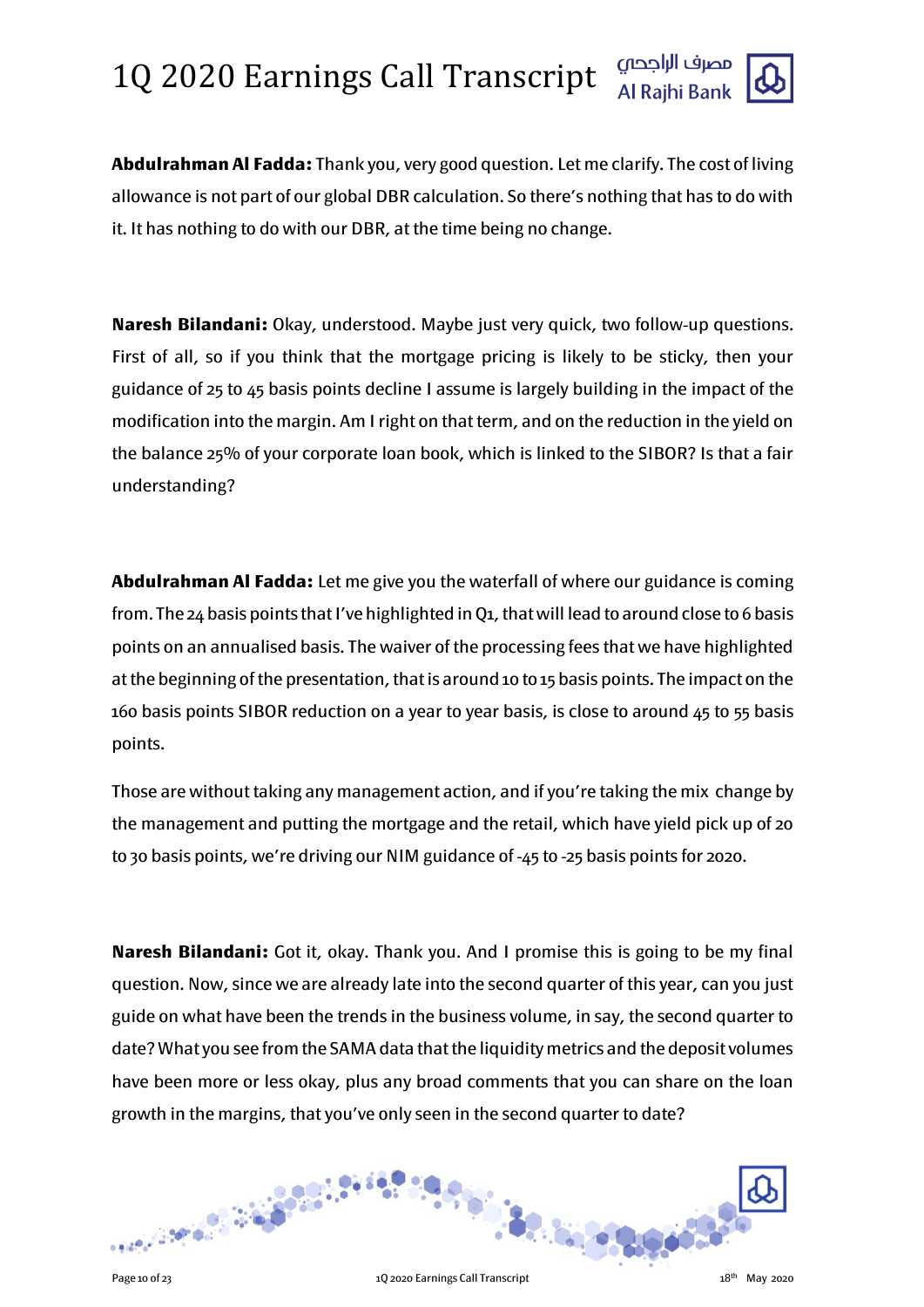

**Abdulrahman Al Fadda:** First of all, on the margin, I think it's almost in line with what we've seen in the last part of Q1. And, this is Ramadan. Usually Ramadan is a slow month. However, what we have seen, a small sale volumes went through, but also what I would like to highlight is the POS, the transaction, the payment, the spend, we have seen it lower due to the lockdown that the government has taken back in since mid-march. So that's the highlight of what we have seen so far.

**Naresh Bilandani:** But, say, to assume that the volumes in April would have been originated, would have been close to zero, right?

**Abdulrahman Al Fadda:** Volumes are basically in line with our expectations and in line that we have seen in the last month of the quarter. Overall, the volume is trending better than our expectations but lower than the historical figures, given those challenges. T

**Operator:** The next question comes from Hootan Yazhari of Bank of America. Hootan, your line is now open.

**Hootan Yazhari:** Thank you, gentlemen. I had a follow-on question on the cost of risk. So you have guiding 80 to 100 basis points cost of risk for the year. Can you confirm as to whether this guidance takes into consideration the changes we've seen to the fiscal consolidation measures, including the tripling of VAT? The next question I have was regarding your cost base. You mentioned that you are focusing on costs.

Can you clarify how much, what measures are available to you to reduce costs in this environment, as well as how easy is it to reduce costs when you're focusing on significant amounts of digital spends that you're undertaking? Is it really possible to engage in a

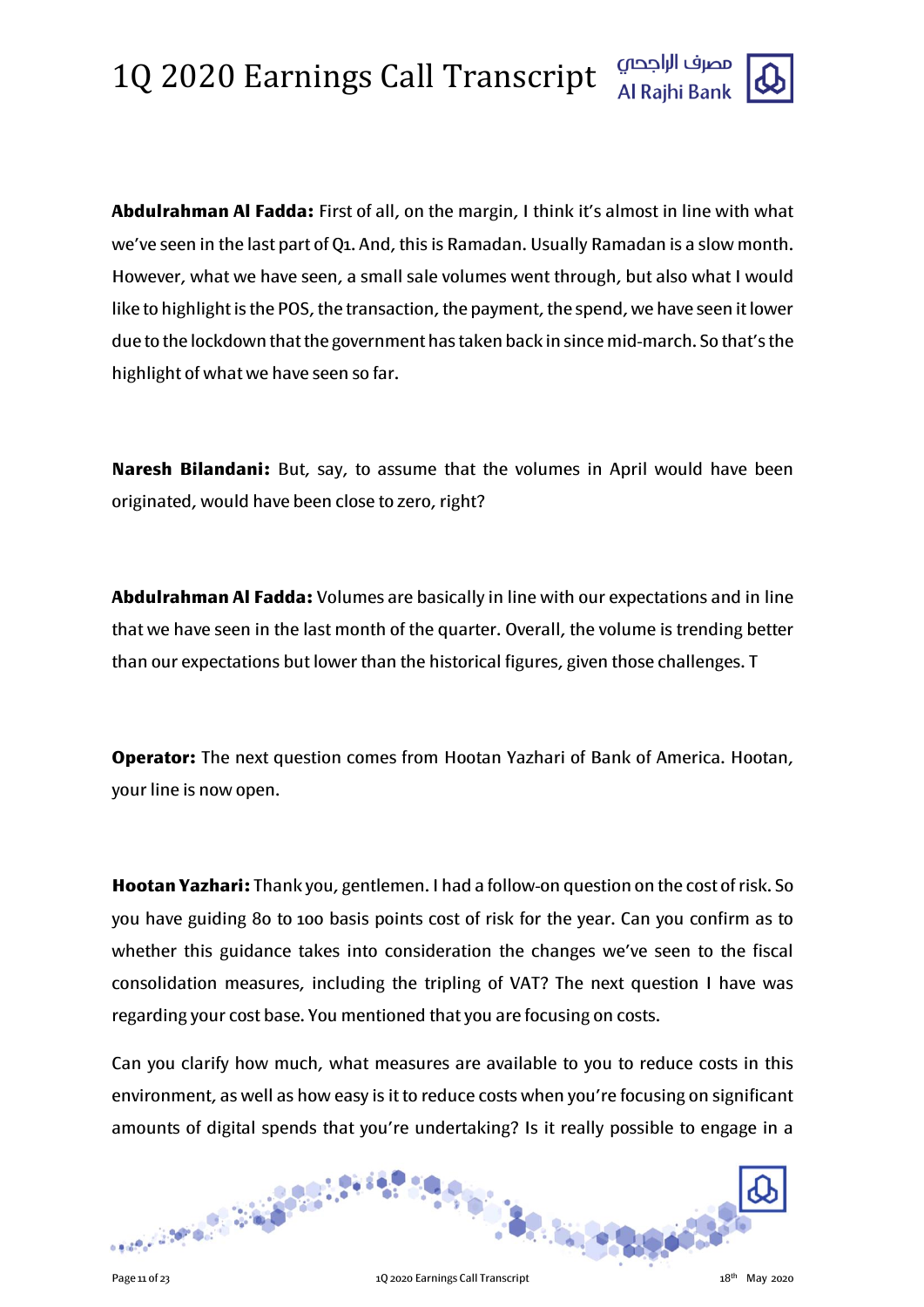

meaningful cost reduction programme at this time? Yes, those are the two questions I'd like, please.

**Abdulrahman Al Fadda:** Thank you very much for the questions. Regarding your first one, related to the cost of risk. Yes, we take into consideration all the recent announcements, whether it be the fiscal consolidation, the cost of living allowances. Again, let me try to clarify or to re-state. The core portfolio is salary-assigned, and when we do our calculation for providing financing to our customers, the cost of living is not part of the DBR calculation, number one. The majority of our financing customers are government-related employees, so that's on the cost of risk side.

Now, on the question related to the operating expense, we believe that the operating environment has changed. And one of the things that we are doing is we are accelerating our digital transformation programme. We've seen that whether it be by choice or by the customer intention, but nevertheless it was music to our ears to transform further on the digital. We'll keep investing.

However, from our perspective, one of the things that we are looking at is we're rationalising our CAPEX and OPEX spend. I would say the rationalisation impact will not have that material impact in the short term, but on the longer term, where we're investing in digital, the robotics, all of the initiative that we were doing on the digital side, it will have a long term cost-saving opportunity.

**Hootan Yazhari:** Understood. Presumably, given that you're going down the routes of digital, your branch network is something that you might look to rationalise. Given that you've been able to very effectively accumulate deposits via the branch network, are you now looking more towards the wholesale market, and issuing longer-dated liabilities? Maybe to close the mix match with your growing mortgage book, as well? Is that something that you're considering in the current market?

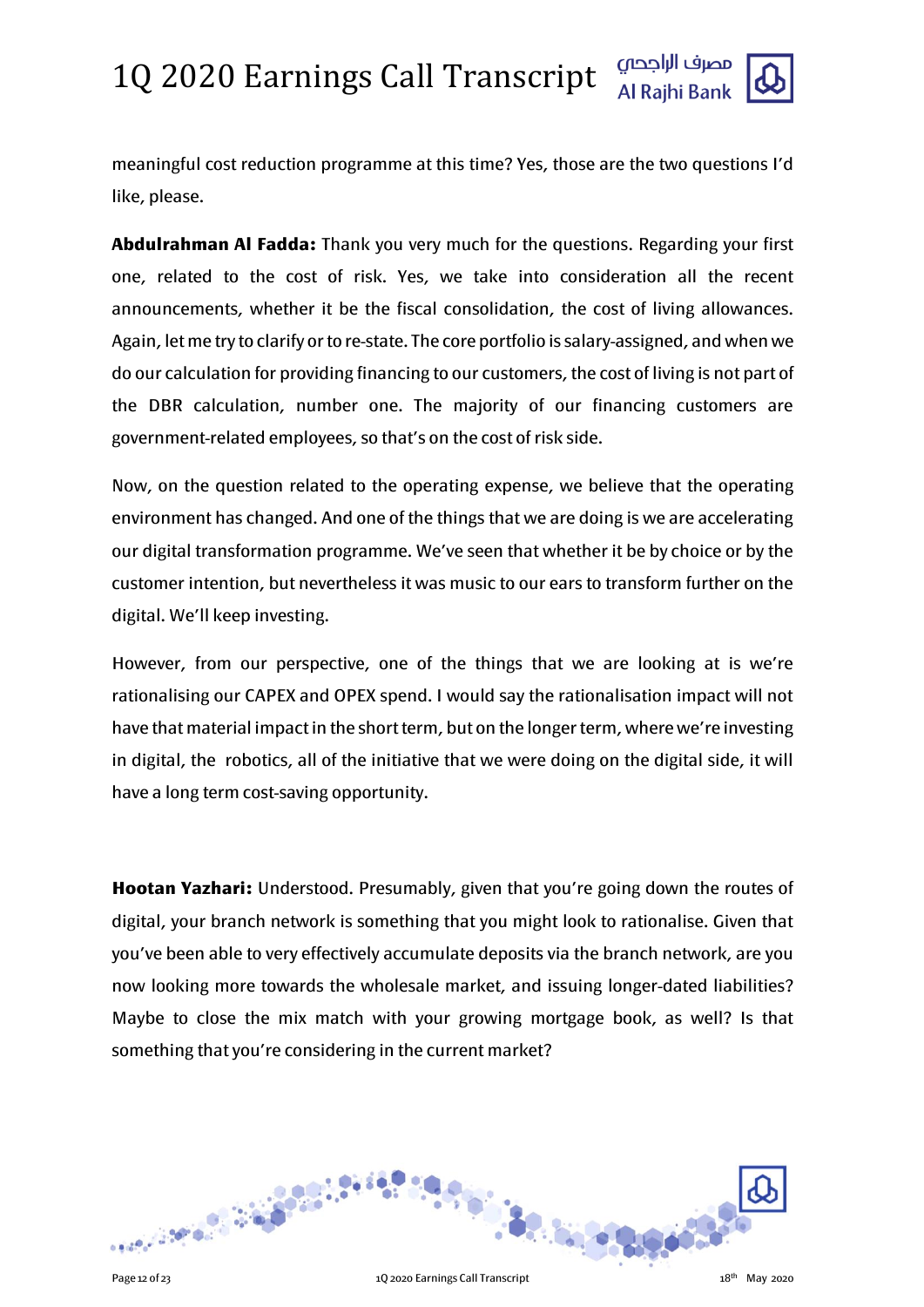

**Abdulrahman Al Fadda:** Again, the asset and liability maturity mismatch is a natural with all of the Saudi banks. At the time being, we don't have any plan but in case we do, the market is open, and we can do it at any point in time, in terms of issuing long-term denominated Sukuk.

**Hootan Yazhari:** Understood, thank you.

**Operator:** The next question comes from Taseer Abbas, of Derayah. Taseer, your line is now open.

**Taseer Abbas:** Hi, this is Taseer Abbas from Derayah Financial. Thank you for the presentation and the call. A couple of questions from my side, if I may ask. First, there was a strong loan loss in the first quarter, and I assume part of it was because some clients, their payments were deferred. So what would have been the loan load if it were business as usual? And especially what was the loan loss in the first month of the year?

Second, I know there are a lot of variables involved, but I just wanted to have the management view on the interest rates. Do you see the interest rates happening? And the last question is on the fee income. There was very strong growth in fee income. Can you provide some more colour on that and is this the new level we should be looking forward now?

**Abdulrahman Al Fadda:** The modification impact that we have done in Q1. That has a limited impact into the financing portfolio; in fact, the financing portfolio went lower by SAR 320 million, which is the NPV of the cash flows. It's almost close to 4.7% in growth year to date. As far as the interest rate outlook, I think your guess is like our guess. We still

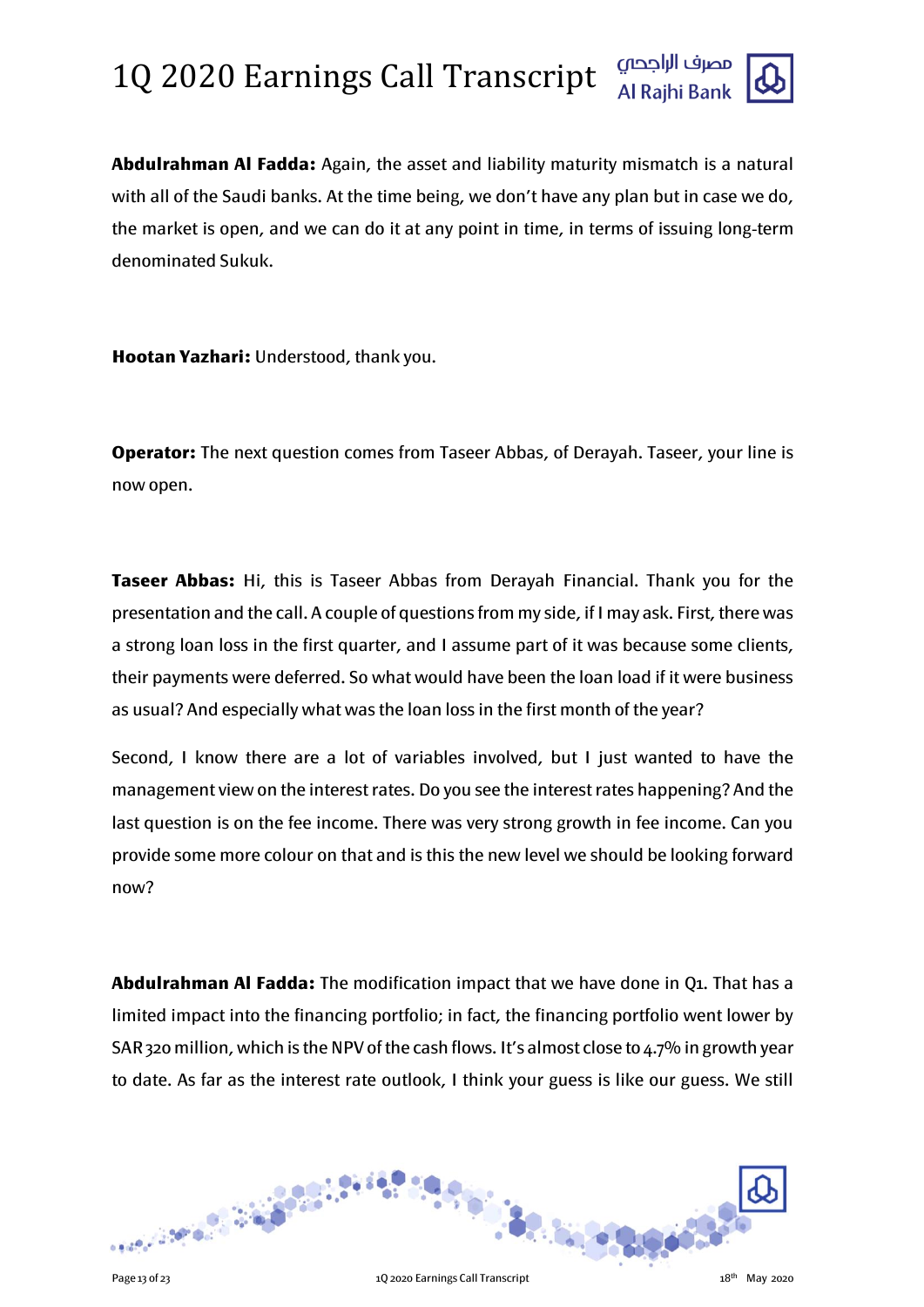believe that the interest rate is going to be low for quite some time. And that's our view. Your third question related to the fee income.

Again, it is leveraging from our dedicated focus into the digital and payment. The fee income has grown by close to 31%. We've seen also growth into the FX, which is close to around 19% year on year FX fees growth. But mainly it's coming from the digital and payment fees.

**Taseer Abbas:** Okay, great, thank you.

**Operator:** The next question comes from Aybek Islamov, of HSBC. Aybek, your line is now open.

**Aybek Islamov:** Thank you, it's Aybek Islamov from HSBC. I have three questions I'll take. The first one, can you tell us about the difference between your reported net income and comprehensive net income? Your comprehensive is 10% lower than reported. This difference is a lot wider with other Saudi banks which reported so far. That's my first question. The second is are you taking loan distribution expenses on loans where payments are deferred under the SAMA scheme, under the central bank guidance?

What happens with the costs of risk and bad asset charges when the deferral period expires? The effect will build up in your cost of risk? That's my second question. And my third question is around your loan growth guidance, how's your vision? I guess you see a reasonable amount of customer demand, since you're giving this guidance. Are you surprised to see this relatively strong demand at this point of the economic cycle and why do you think demand is so strong at this stage? And that's all.

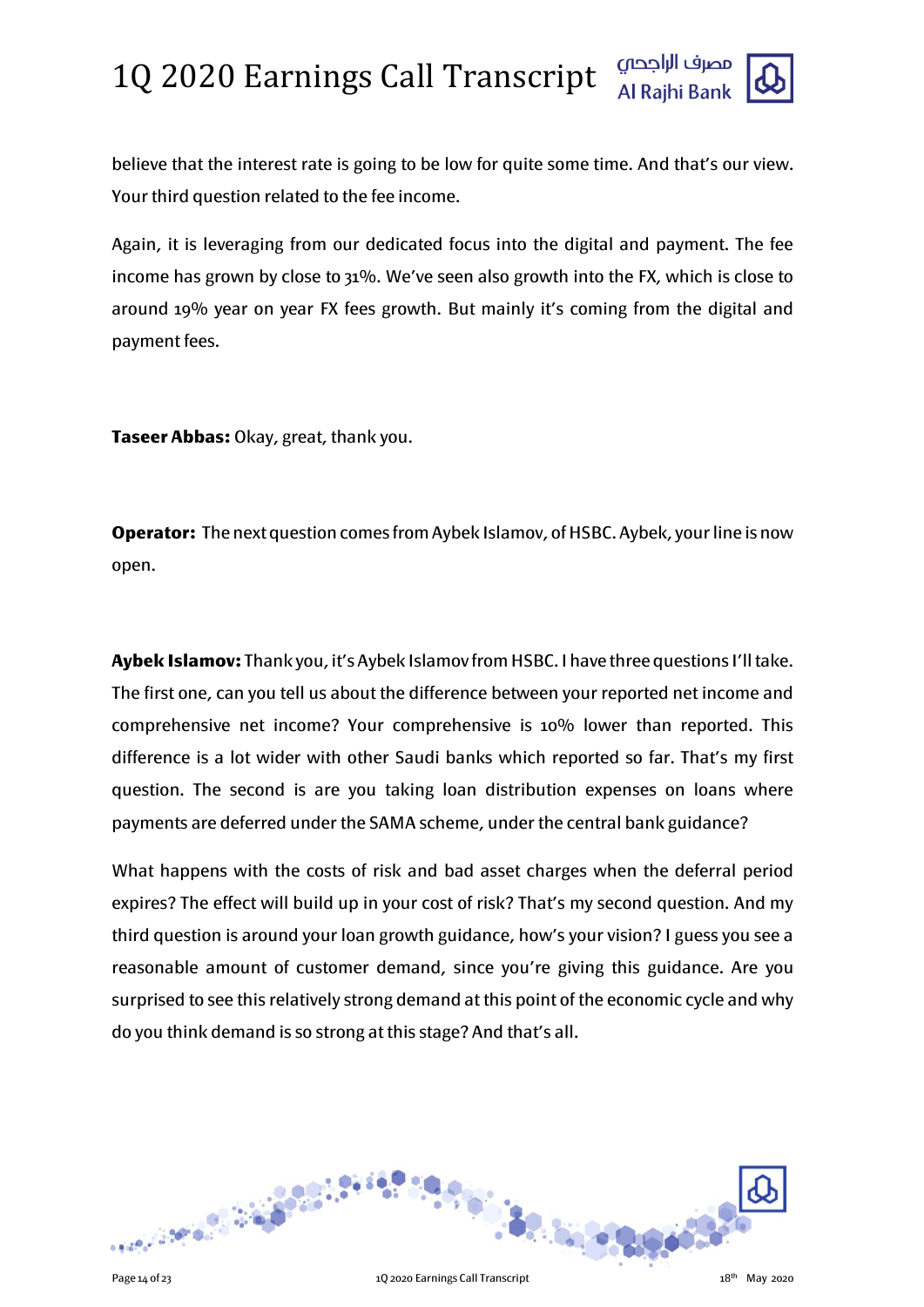

The second question related to utilising the SAMA stimulus package by deferring that payment for the SME. Are we moving those customers from stage one to stage two and whether that will have an impact on the cost of risk? We're not moving it from stage one to stage two.And we are assessing client by client; we are assessing sector by sector; we are assessing the portfolio at the overall level. If the client is experiencing cash flow and for some reason is not utilising or not part of the SAMA stimulus package, definitely we will move him either top up or moving within the staging, stage migration. That will lead to a higher cost of risk.

The third question is on the loan growth. What we believe is although that probably the retail financing from our perspective, 75% of all our financing portfolio is retail. And given our distribution, given our brand, given our network, given our investment in marketing, the improvement in the back-office processes, turnaround time, etc, we believe that an opportunity is still from the home ownership, is still way ahead. Mortgage is a key priority and a key focus for us. And we believe still there is a further demand for the mortgage product going forward.

**Aybek Islamov:** Okay, thank you. And just one last question, if I may, and a very quick one. On your operating costs, last time VAT was introduced, there was a sensible, visible impact on your operating costs. I think you applied VAT on your mortgage fees. What do you expect to see this time around, in terms of VAT tripled from 5% to 15%? How do you think it will impact your operating cost base?

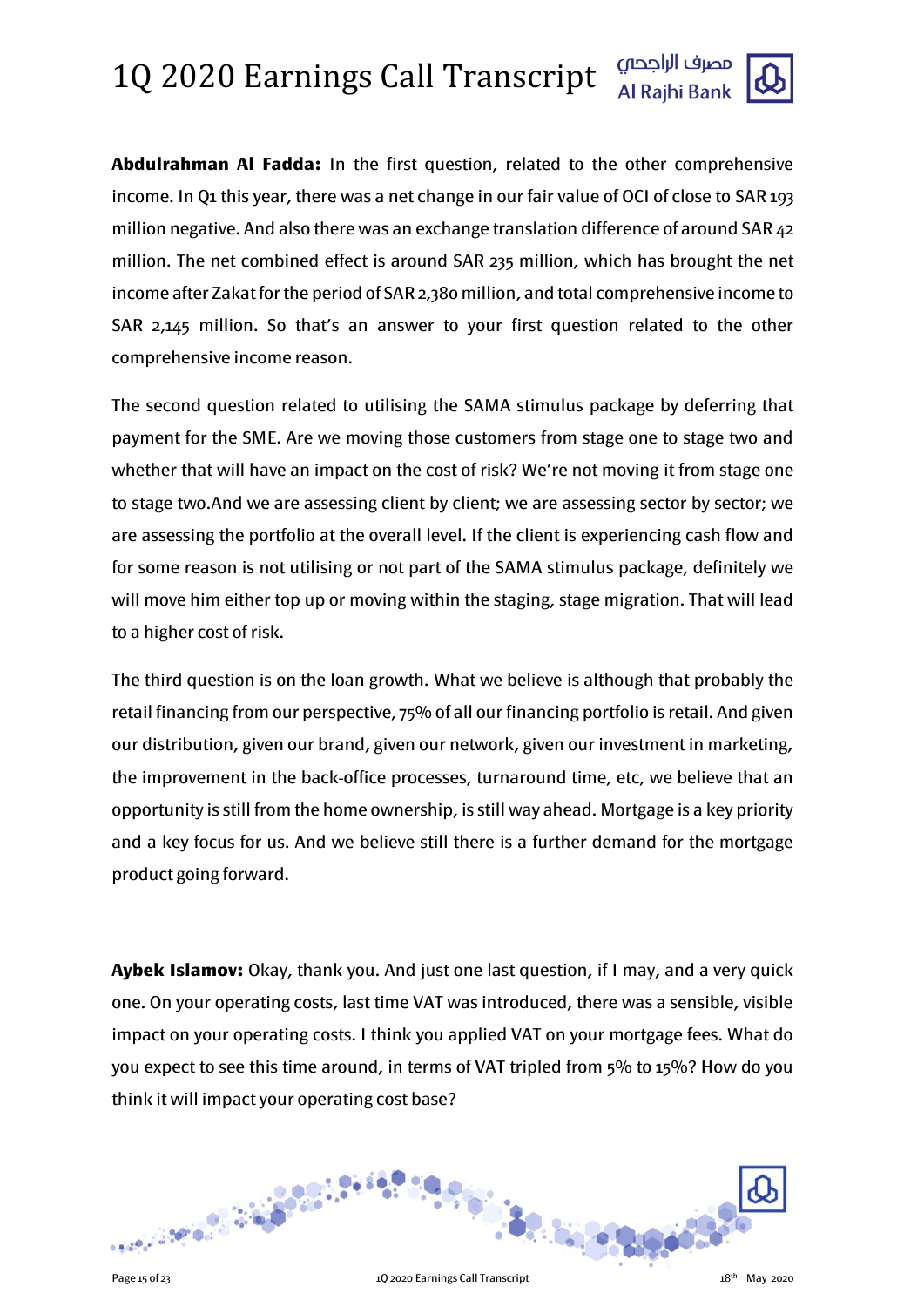**Abdulrahman Al Fadda:** The direct impact onto operating cost is not material. If you see our operating cost, it's broken down by staff, the depreciation and amortisation and you have the G&A. And as part of the G&A there are several service-related that we are getting either from local vendors, international vendors. The international vendor, the withholding tax has not been changed, it's still at  $5\%$ . Some of the services that we are getting from local vendors, and, mind you, the VAT will be implemented from 1 July, so we'll have a second half of the year. So the direct impact is not material into our operating costs.

**Aybek Islamov:** Thank you very much.

**Operator:** The next question comes from Shabbir Malik, of EFG Hermes. Shabbir, your line is now open.

**Shabbir Malik:** Thank you very much. Thanks for the presentation. Most of my questions have been answered. Just a couple of questions. We saw a complete lockdown in major cities in the month of April. Did that disrupt your mortgage growth in that particular month, the closure of branches, etc? My second question is on the modification loss. Can you give us a sense of how it is computed, and I think there have been two lines?

One, you said there is an impact on the net interest income, on the special commission income and there is also an impact on the loan book. So if you can just maybe give us some fundamental drivers of what caused those changes? And is this a one-off impact that came through in 1Q? Could there potentially be an unwinding of this impact in the coming quarters? Any colour on these would be helpful, thank you.

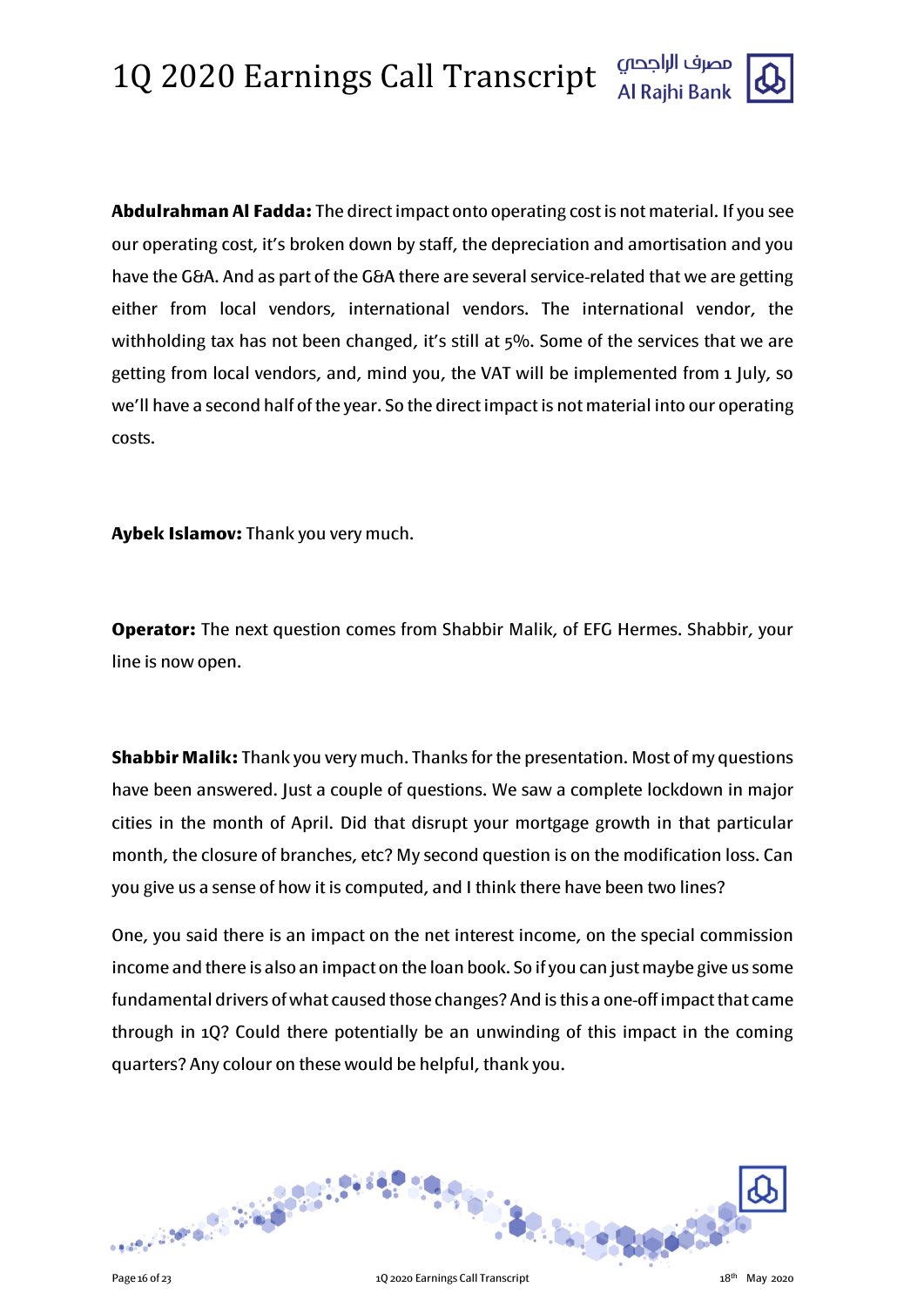**Abdulrahman Al Fadda:** Thank you, Shabbir. So related to your first part of the question, the lockdown I think started somewhere in mid-March, when we had a partial lockdown. Basically, during lockdown we operated close to 40 to 45% of our branch capacity. Staff, we operated less than 40% at the head office and operation centre. We've seen also the customer, I would say visits to our branches came lower, a bit. Nevertheless, what we have done is a lot of loan origination that has been done was in the digital side.

We've been investing in our digital platform and especially on our mobile application. Customer can sign promissory notes electronically, sign over the communication electronically, that at least speeds up the process. Again Shabbir and for the rest of the audience, to highlight one of the things that we have put in place. We believe that going forward we are preparing for the next normal, the phrase that everybody is communicating at the time being. Waleed is chairing a dedicated task force, including all of the senior management team, to be able to leverage from the success model, the learning exercise that we kept during the lockdown.

We analyse the experience that we had with our customers, with our staff, turnaround time, the vendors, the regulators, the community, etc. We believe there will be a change in the operating model. We are planning to take an advantage of the lending exercise that we got to position Al Rajhi going forward and also to improve our business continuity plan.

**Shabbir Malik:** I think if you could just give us an overview of how you computed the modification loss. I think in your slide you say that there is an impact on special commission income and there is also an impact on loan volumes. Second, if this impact is a one-off, and third, could this modification impact, can this potentially be reverse in the coming quarters?

**Abdulrahman Al Fadda:** Basically, we've extended the payments without a profit due to both sectors, the MSME and the health sector. So what we have done is we're discounting the cash flows at the original contract rate and the NPV of the original cash flows vs the

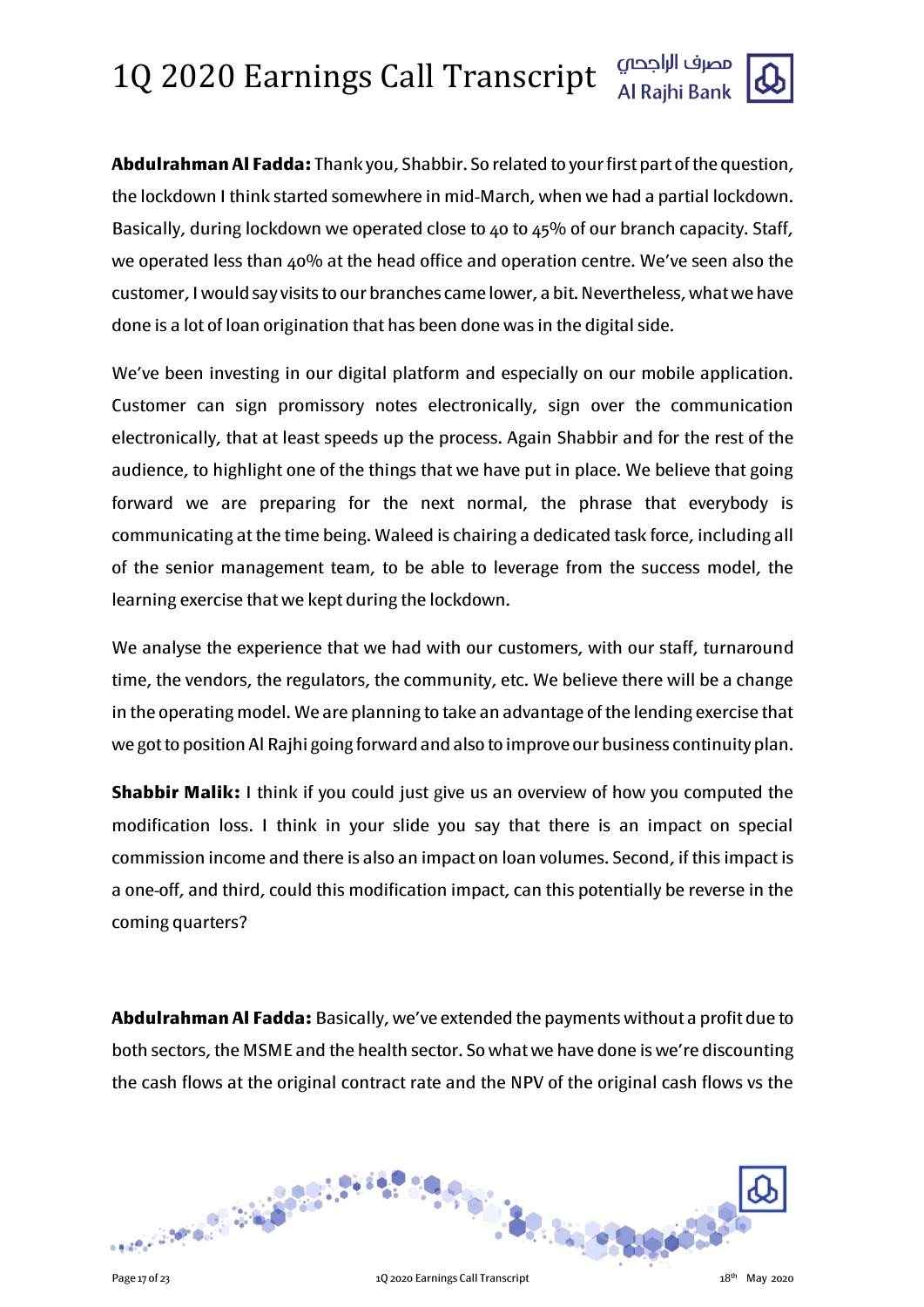

discounted cash flows are generating an NPV one-off cost into our special commission income by SAR 195 million.

**Shabbir Malik:** And there's going to be a reversal of this impact in the coming quarters? Could this discount be unwound?

**Abdulrahman Al Fadda:** From an accounting perspective, that SAR 195 million, we are taking the NPV as day one hit. However, you get the amortised back, that SAR 195 million, over the life of the deferral, whether that be the personal finance, which is up to five years, auto up to five years and a mortgage up to 20 to 25 years. So it's going to be a long-term until we're getting the benefit or compensating back that NPV impact in Q1.

**Shabbir Malik:** Has there been any assumption made that how much of your portfolio has actually taken this programme? Have you assumed 100% acceptance or is it a partial acceptance of the programme, which has led to this modification impact? Basically, could there be another one in the coming quarters?

**Abdulrahman Al Fadda:** The first part of your question, 100% have utilised the programme. The second part of your question, I don't have any further information for the time being.

**Shabbir Malik:** Thank you, thanks a lot.

**Operator:** The next question comes from Saul Rans, of Morgan Stanley. Saul, your line is now open.

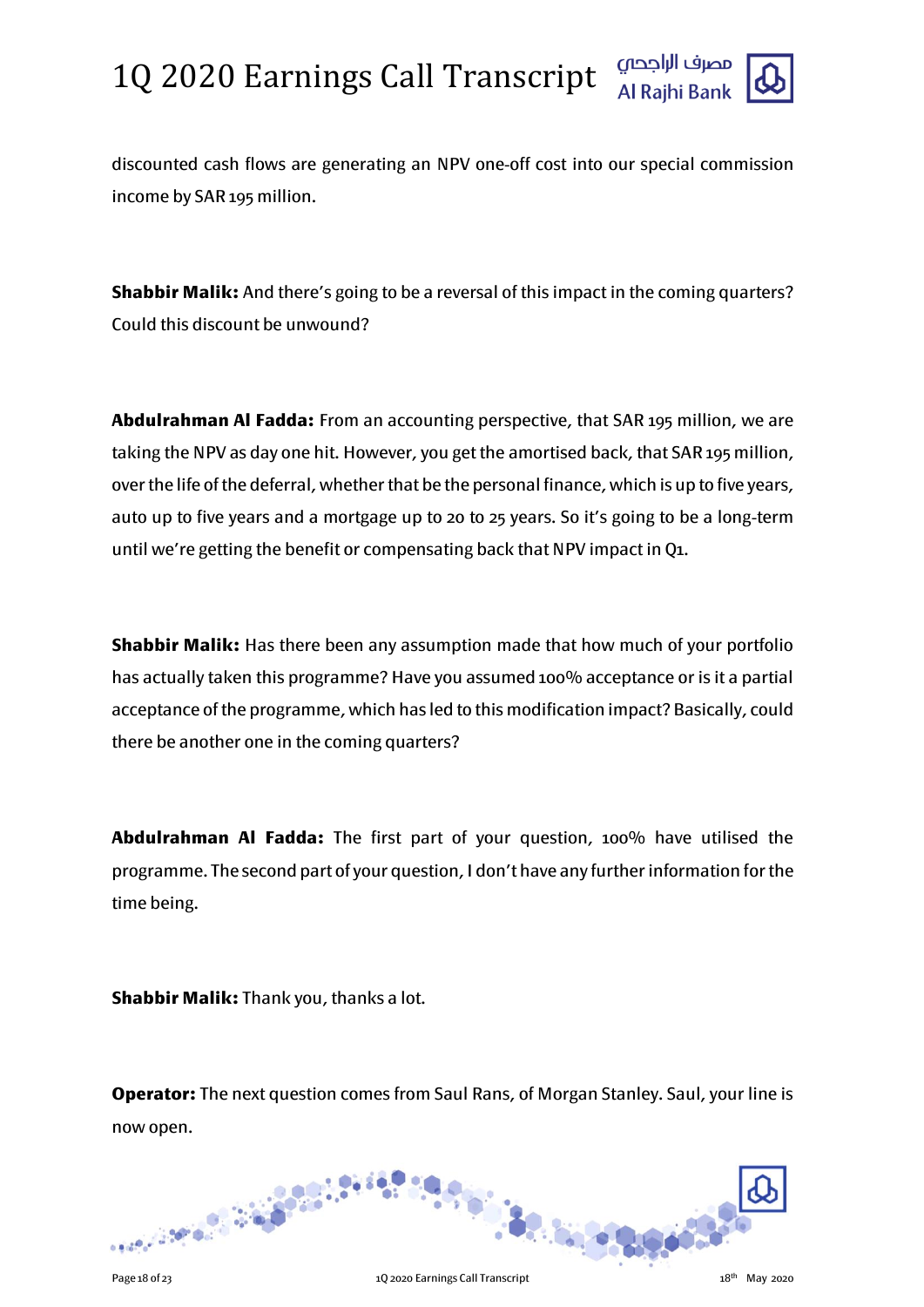**Saul Rans:** Yes, thank you. Two questions from my side, please. Most of my questions are answered. Just to follow on the loan deferrals. Just to be absolutely clear, 0the accounting, the way you account for it is that you don't take a holiday, if you like, in terms of you don't stop booking interest on those loans for the period of deferral, it's just that you spread the interest over the longer term of the loan and then book the one-off hit in this quarter, to recognise the fact that you've incurred a loss.

But in other words, you just spread the interest over the period, including the period when you're not getting any payments on those loans, just to be clear. That's my first question. And the second one, just returning to your mortgage business. Perhaps I could just ask if you look at the rate of request for new mortgage loans that you've been receiving in the last few weeks, if you compare that rate of the applications with the rate that was happening two or six months ago, what's happened to that rate of new loan applications?

And, generally, I don't know if you'll be able to comment, but do you have a view on the extent to which the bottlenecks and problems and logistical issues that would be involved in the house building sector related to actual construction of the houses that you would lend on, do you have a view about the extent to which that may potentially create a risk to your ability to continue disbursing the mortgage loans at the rate that you have if the housing supply is constrained? Those are my two questions, please.

**Abdulrahman Al Fadda:** The first part of your question, which is a clarification, is absolutely correct. Given that we are deferring the payments, we are not accruing any profit on that. So basically the interest is being spread across the entire loan and we NPV that and that's why we're taking the NPV cost of SAR 195 million net in Q1. As far as the mortgage booking and requests, the pipeline is healthy. We've seen the requests are coming through. But, this month we are in the last week of Ramadan. Probably Ramadan was a bit slow in terms of given the limited working hours, but nevertheless our digital platform is kicking in and helping us in terms of the booking process.

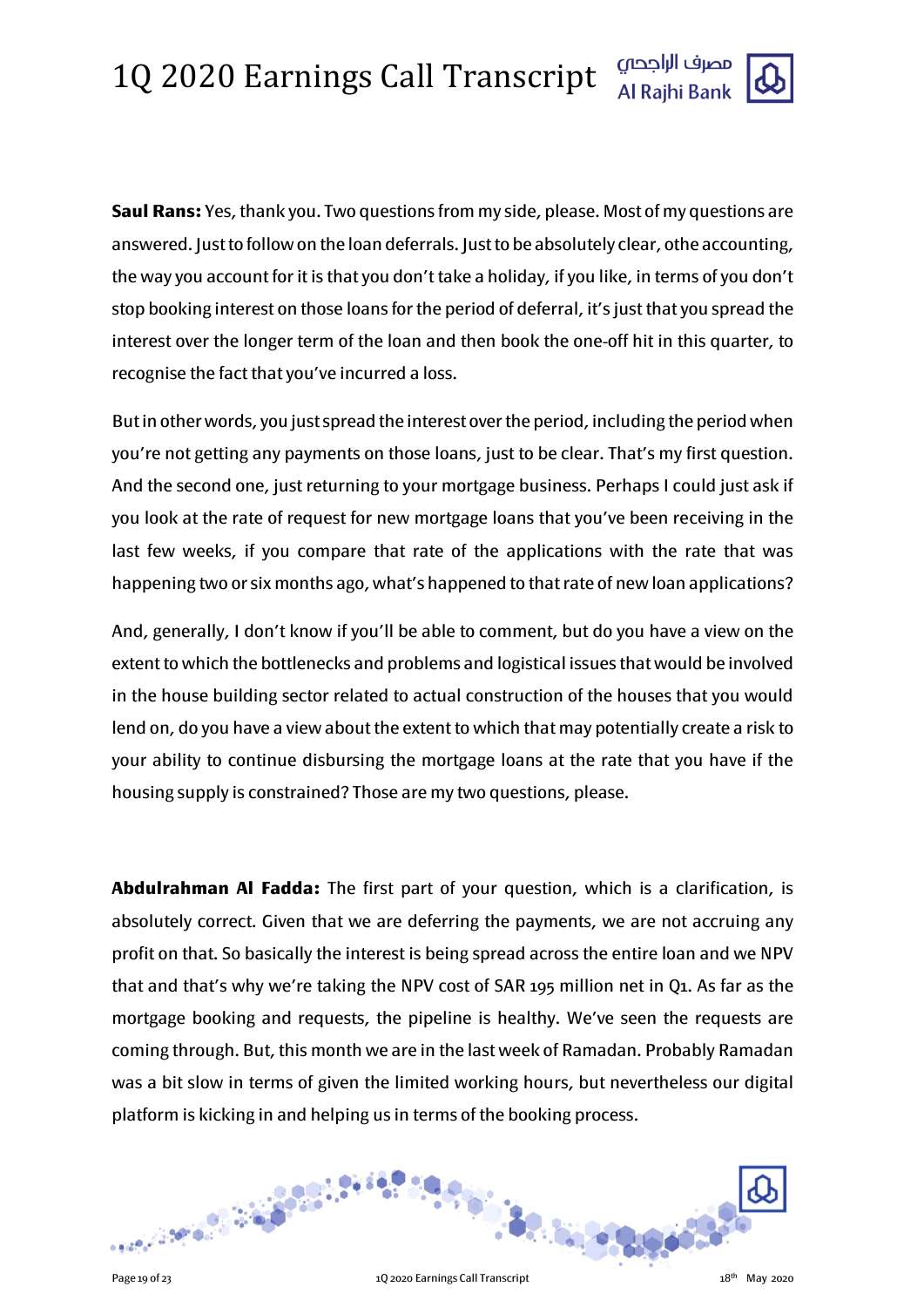

So in a nutshell, I think the mortgage growth that we've seen this month or the last couple of months, it is slightly but then I think it is above our expectations, taking into consideration the current challenges and current environment.

Finally, on whether I have seen any bottlenecks on the construction, on the housing and constructing of housing, etc. We have not seen that for the time being. I'm sure, the bottleneck as related to the supply chain has created some kind of a bottleneck at the time being, but I don't think it's that material. The majority of the sales in the mortgage are ready units, which should not have an impact on I would say short to medium term on the mortgage, but on the longer term, depending how the Covid-19 situation evolves, that's a different discussion.

**Saul Rans:** Okay, thank you very much.

**Operator**: The next question comes from Sharat Dua, of Fiera Capital. Sharat, your line is now open.

**Sharat Dua**: Hi, good afternoon, thank you very much. Just following up on the mortgages. The question I had is that this has obviously been a high growth area for you for some time and we know it's been supported by government initiatives as far as housing is concerned.

Given the pressure that government finances are now under following the oil price drop, and some of the cyclical changes that we've already seen, how do you see the risk to that support for the housing industry and therefore the more medium-term growth prospects of the mortgage books? How have things changed in your view, if at all, as a result of the lower oil price?

And my second question was you mentioned in the presentation that you deferred digital fees in this quarter. Can you give us an idea of how much that hurt your non-interest

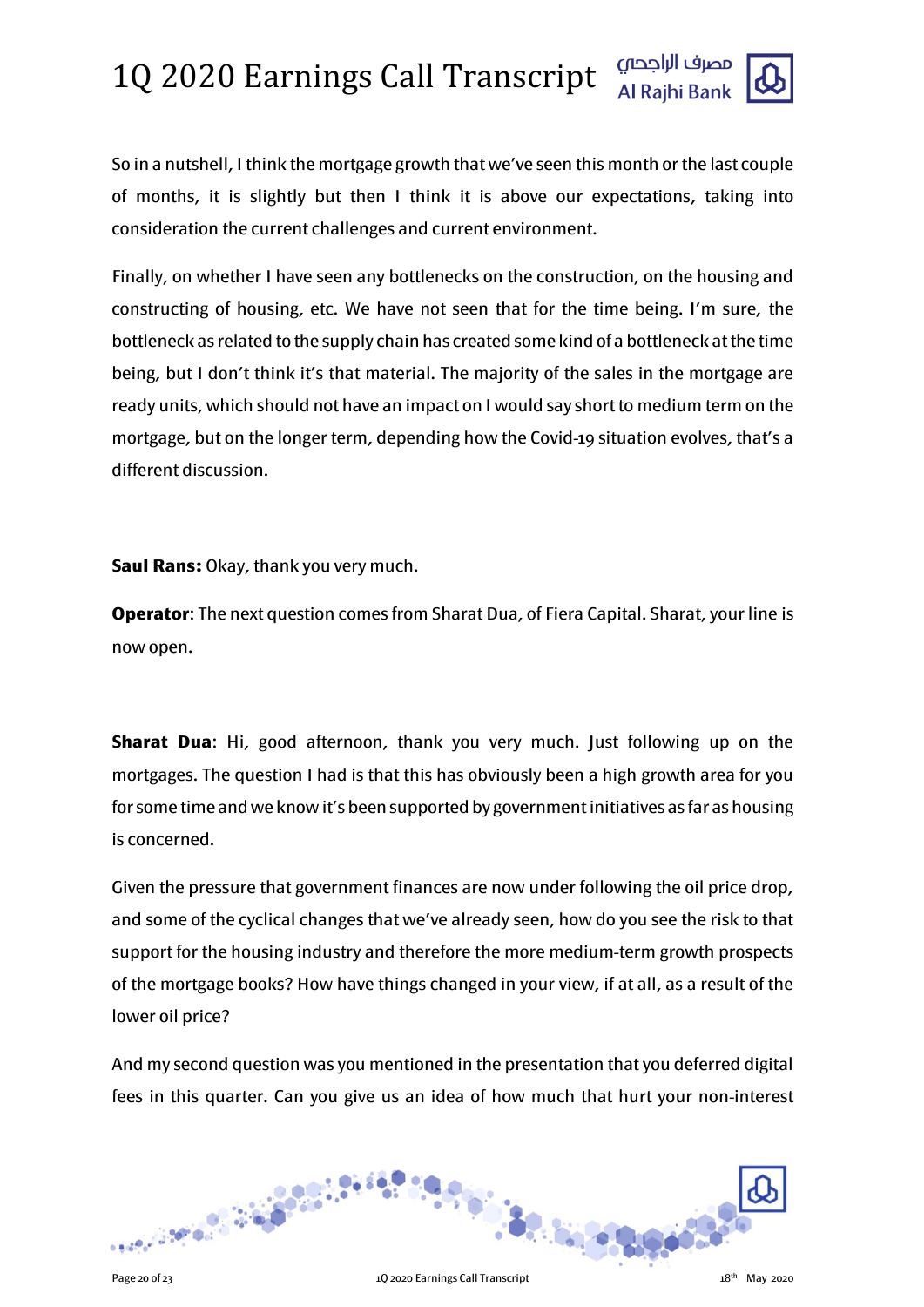

revenue and are those fees still deferred or are you charging those again? What is the process for going back to some of the investments mortgage fees? Thank you.

**Abdulrahman Al Fadda**: Thank you for those couple of questions. A, related to the mortgage subsidies, we have not heard anything about removing any subsidies on the mortgage at the time being. It is one of the top pillars of the 2030 Vision to increase the home ownership for the Saudi household. We don't believe that there will be any changes into providing subsidies to the household and to the mortgage sector. That's the first part.

On the second part, related to the fee, from our perspective, the fee waiver for the customer utilising the digital channels, whether it be transaction fees, whether it be transfer fees, whether it be processing fees, that will definitely have an impact on the fee income for Q2, but again, the fee income is not that material overall compared to the total operating income,.

**Sharat Dua**: Can you tell us how much it was in Q1?

**Abdulrahman Al Fadda**: The overall fee income for Q1 was close to around SAR 618 million. That was including digital payment, including many others.

**Sharat Dua**: And so how much would it have been if you had not waived the digital fees?

**Abdulrahman Al Fadda**: We waived starting from mid-March, not from the beginning of the year.

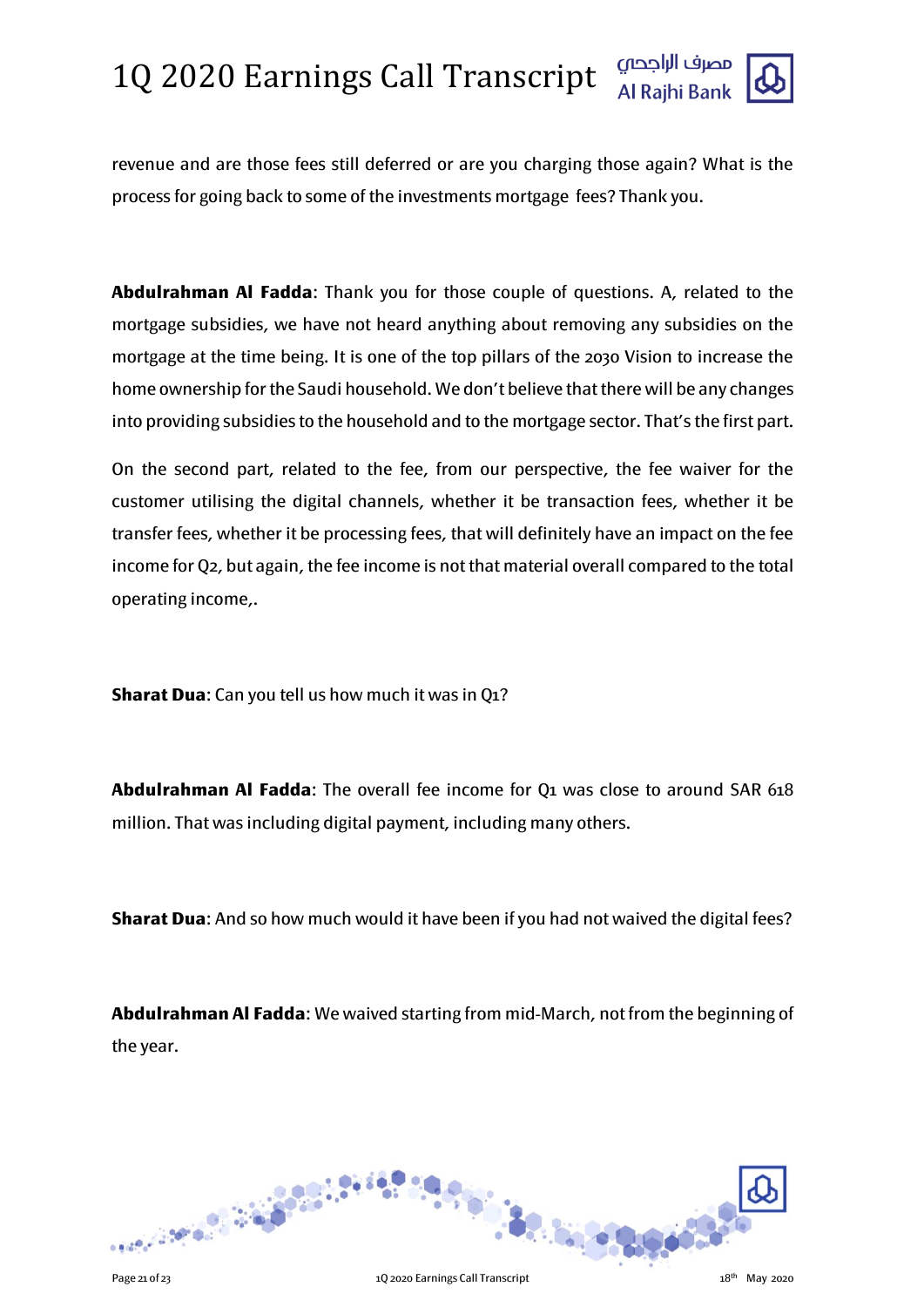

**Abdulrahman Al Fadda**: They're waived starting from mid-March until mid-September, so around six month programme for that.

**Sharat Dua**: Okay, understood. Fine, thank you.

**Operator**: The final question today comes from Nouman Khan, of NCB Capital. Nouman, your line is now open.

**Nouman Khan**: Thank you, gentlemen, for taking my call. Most of my questions have been answered, just a few of them remain. I must have missed out if you have done this before, how much is the mortgage book as of the reported book right now? One. And the other thing is as the rates have actually come down, so the mortgages that have been booked on the newer rate, the new rates on the new mortgages, how much is it down from the ones you were doing six months ago or 20 years ago?

**Abdulrahman Al Fadda**: The mortgage book represents close to 33% of the entire retail portfolio. And close to 25% of the entire financing portfolio.

**Nouman Khan**: The rate on the new mortgages that you're booking right now, what was the rates that you were booking about a year ago, as well? The different rates then.

**Abdulrahman Al Fadda**: Not a material impact, Nouman. Yes, there is a bit of contraction, but it's not a major one, to be honest.